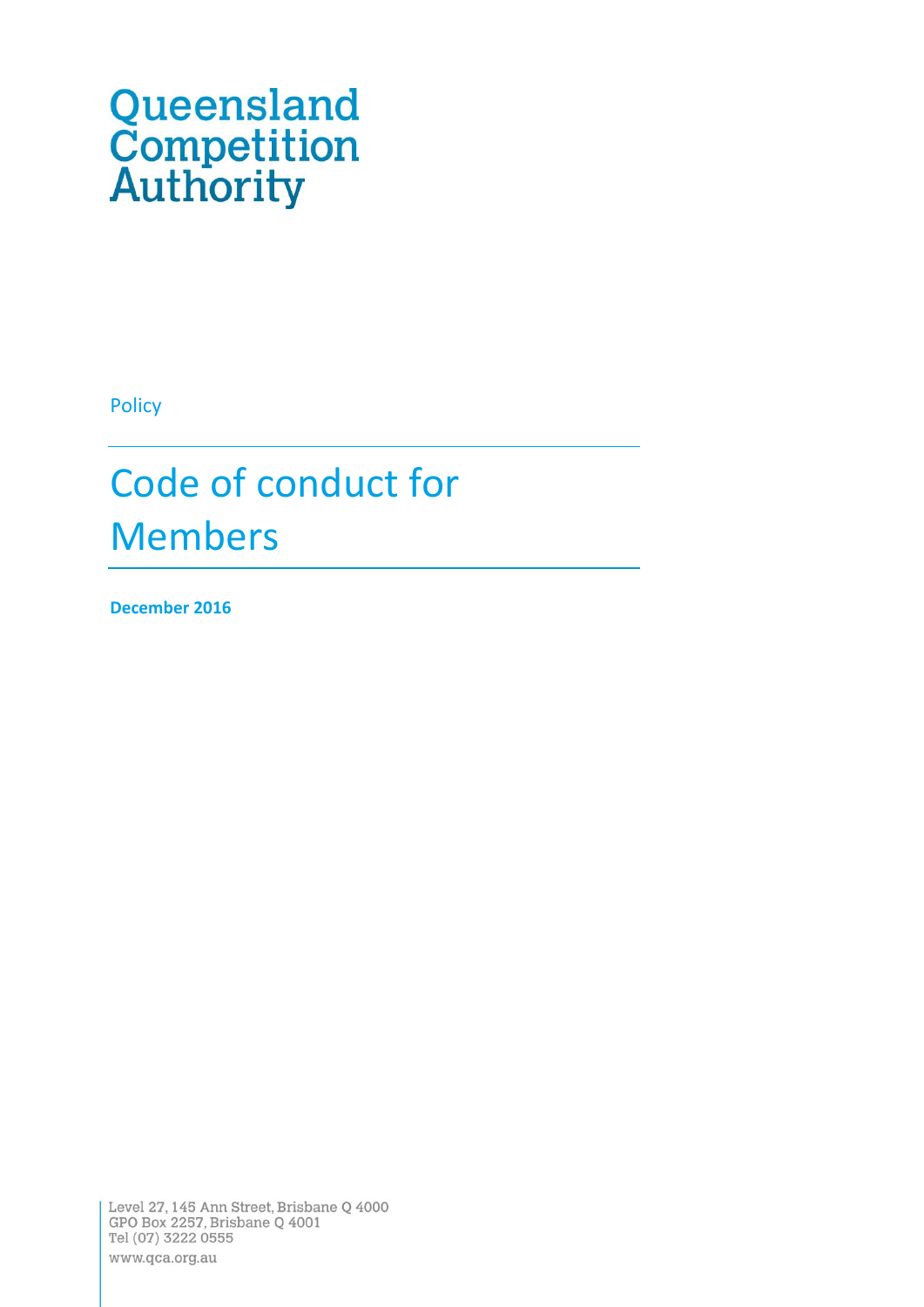#### © Queensland Competition Authority 2016

The Queensland Competition Authority supports and encourages the dissemination and exchange of information. However, copyright protects this document.

 2 electronically but only if it is recognised as the owner of the copyright and this material remains unaltered.The Queensland Competition Authority has no objection to this material being reproduced, made available online or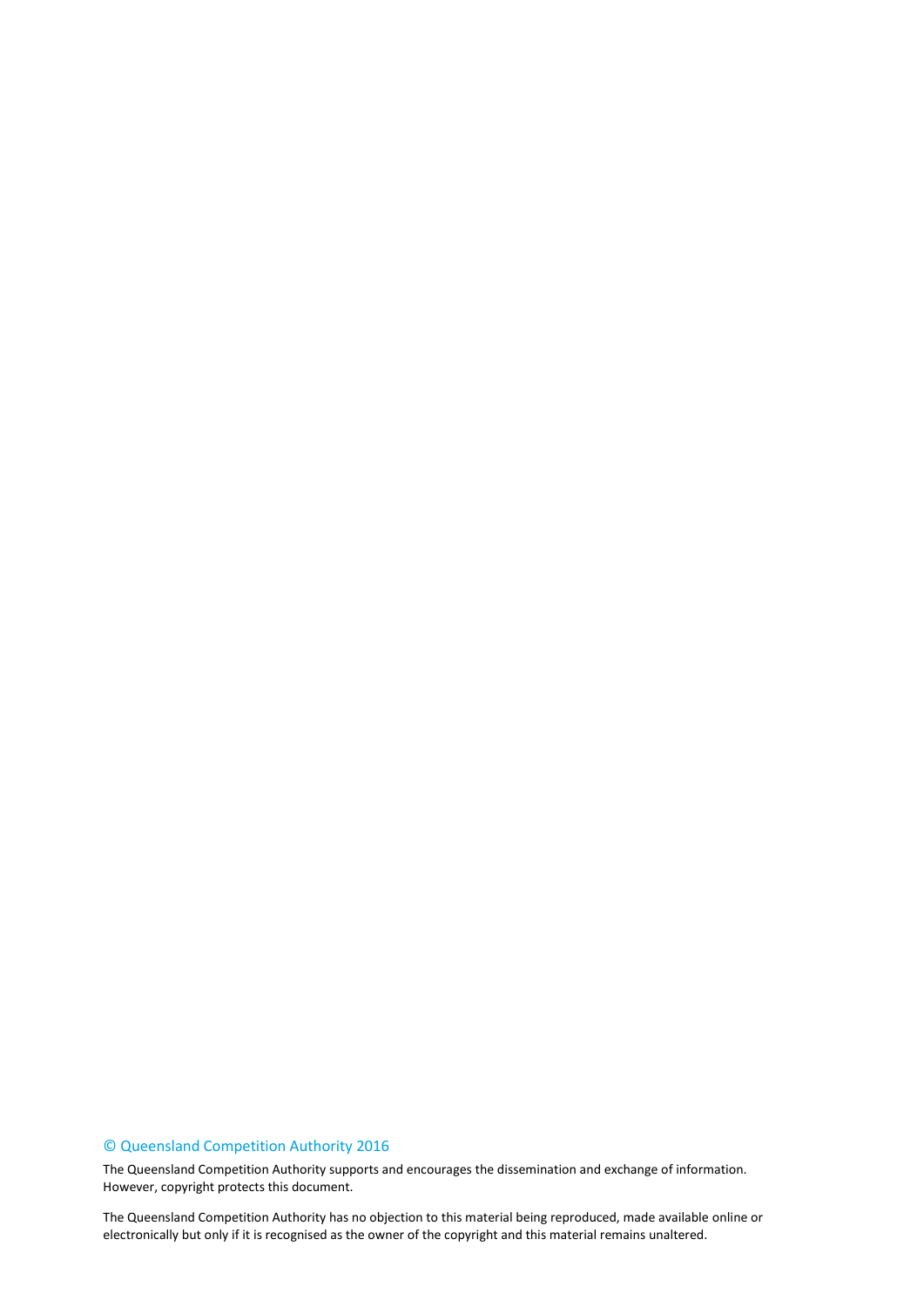# <span id="page-2-0"></span>VERSION CONTROL

| <b>Version</b> | Date                                                                       |
|----------------|----------------------------------------------------------------------------|
| Version 1.0    | December 2016 (replaces version from May 2011)                             |
|                | Minor grammar and style changes made and imported<br>into new QCA template |
|                |                                                                            |
|                |                                                                            |
|                |                                                                            |
|                |                                                                            |
|                |                                                                            |
|                |                                                                            |
|                |                                                                            |
|                |                                                                            |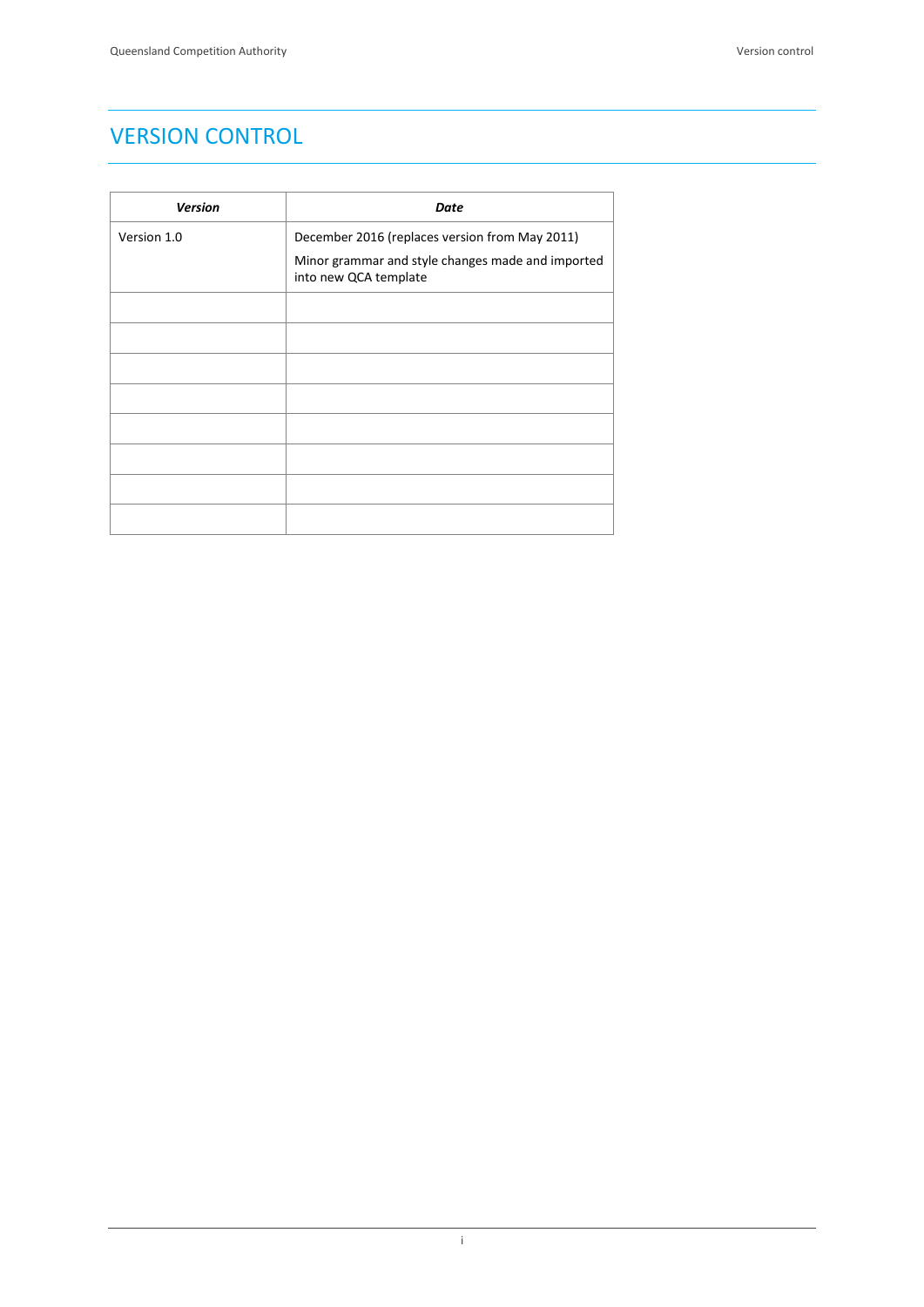# **Contents**

| <b>VERSION CONTROL</b> |                                                                              |    |
|------------------------|------------------------------------------------------------------------------|----|
| 1                      | <b>INTRODUCTION</b>                                                          | 1  |
| 1.1                    | Preamble                                                                     | 1  |
| 1.2                    | What are ethics                                                              | 1  |
| 1.3                    | Ethics principles                                                            | 1  |
| 1.4                    | Resolving dilemmas                                                           | 1  |
| 1.5                    | <b>Integrity Commissioner</b>                                                | 2  |
| 1.6                    | Glossary of terms                                                            | 2  |
| 2                      | <b>INTEGRITY AND IMPARTIALITY</b>                                            | 3  |
| 2.1                    | Standards of conduct                                                         | 3  |
| 2.2                    | Commit to the highest ethical standards                                      | 3  |
| 2.3                    | Manage conflicts of interest                                                 | 3  |
| 2.4                    | Contribute to public discussion in an appropriate manner                     | 5  |
| 2.5                    | Manage participation in external organisations                               | 6  |
| 2.6                    | Demonstrate a high standard of workplace behaviour and personal conduct      | 6  |
| 3                      | PROMOTING THE PUBLIC GOOD                                                    | 7  |
| 3.1                    | Standards of conduct                                                         | 7  |
| 3.2                    | Commit to excellence in service delivery                                     | 7  |
| 3.3                    | Ensure appropriate community consultation                                    | 7  |
| 4                      | COMMITMENT TO THE SYSTEM OF GOVERNMENT                                       | 8  |
| 4.1                    | Standards of conduct                                                         | 8  |
| 4.2                    | Commit to our roles as part of a broader public sector                       | 8  |
| 4.3                    | Ensure proper communication with Members of Parliament                       | 8  |
| 5                      | ACCOUNTABILITY AND TRANSPARENCY                                              | 9  |
| 5.1                    | Standards of conduct                                                         | 9  |
| 5.2                    | Ensure diligence in public administration                                    | 9  |
| 5.3                    | Ensure transparency in business dealings                                     | 9  |
| 5.4                    | Ensure appropriate use of official resources, public property and facilities | 10 |
| 5.5                    | Ensure appropriate use and disclosure of official information                | 10 |
| 5.6                    | Commit to innovation and continuous performance improvement                  | 11 |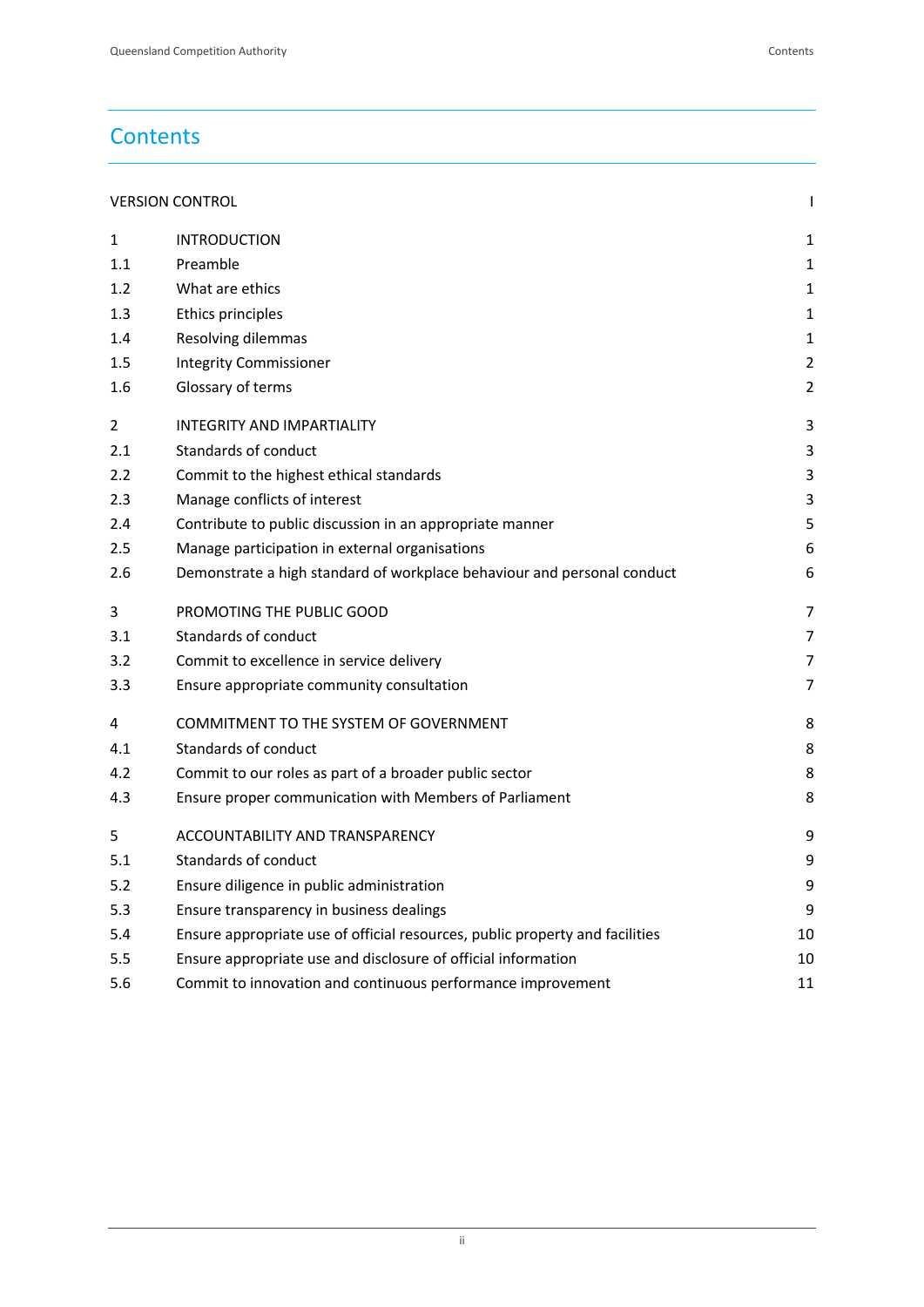# <span id="page-4-0"></span>1 INTRODUCTION

#### <span id="page-4-1"></span>1.1 Preamble

QCA Members are considered public officials for the purposes of the *Public Sector Ethics Act 1994*. As public officials, Members make judgements and decisions which can affect regulated entities and their customers, QCA staff and other Members and in which a range of others, including Government and the media, have an interest.

Members are often required to exercise judgement and make decisions where there are competing interests, loyalties and priorities. The QCA's reputation is impacted by the conduct of Members in carrying out their duties and by the balance which is struck between these competing interests, loyalties and priorities. Ethical considerations can provide an effective guide for decision making where strict legislative or procedural regulations may be unavailable or inappropriate. This Code of Conduct has therefore been developed to provide guidance in situations where there may be conflicting interests and to ensure consistent ethical standards are adopted.

Members are also entitled to seek independent advice from the Integrity Commissioner on conflicts of interest.

#### <span id="page-4-2"></span>1.2 What are ethics

In essence, public sector ethics can be described as the values which public sector officers are expected to put into practice, to guide the decisions they make, and the behaviours displayed in their work. They are a set of principles by which actions are judged to be good, bad, right or wrong and provide guidance in cases where no specific rules are in place or where matters are genuinely unclear.

#### <span id="page-4-3"></span>1.3 Ethics principles

The *Public Sector Ethics Act 1994* establishes four ethics principles which are fundamental to good public administration and which form the basis of the QCA's Code of Conduct:

- **•** Integrity and impartiality
- Promoting the public good
- Commitment to the system of government
- Accountability and transparency

These principles and the standards of conduct arising from them are separately considered in the following sections.

#### <span id="page-4-4"></span>1.4 Resolving dilemmas

Because it is not possible to have a rule for every situation, there will be occasions where the appropriate course of action is unclear or where rules may appear to conflict. In making ethical decisions in such cases, Members should consider:

- whether their action would be consistent with their personal standards of right and wrong
- whether their actions could be perceived as unethical by others in the community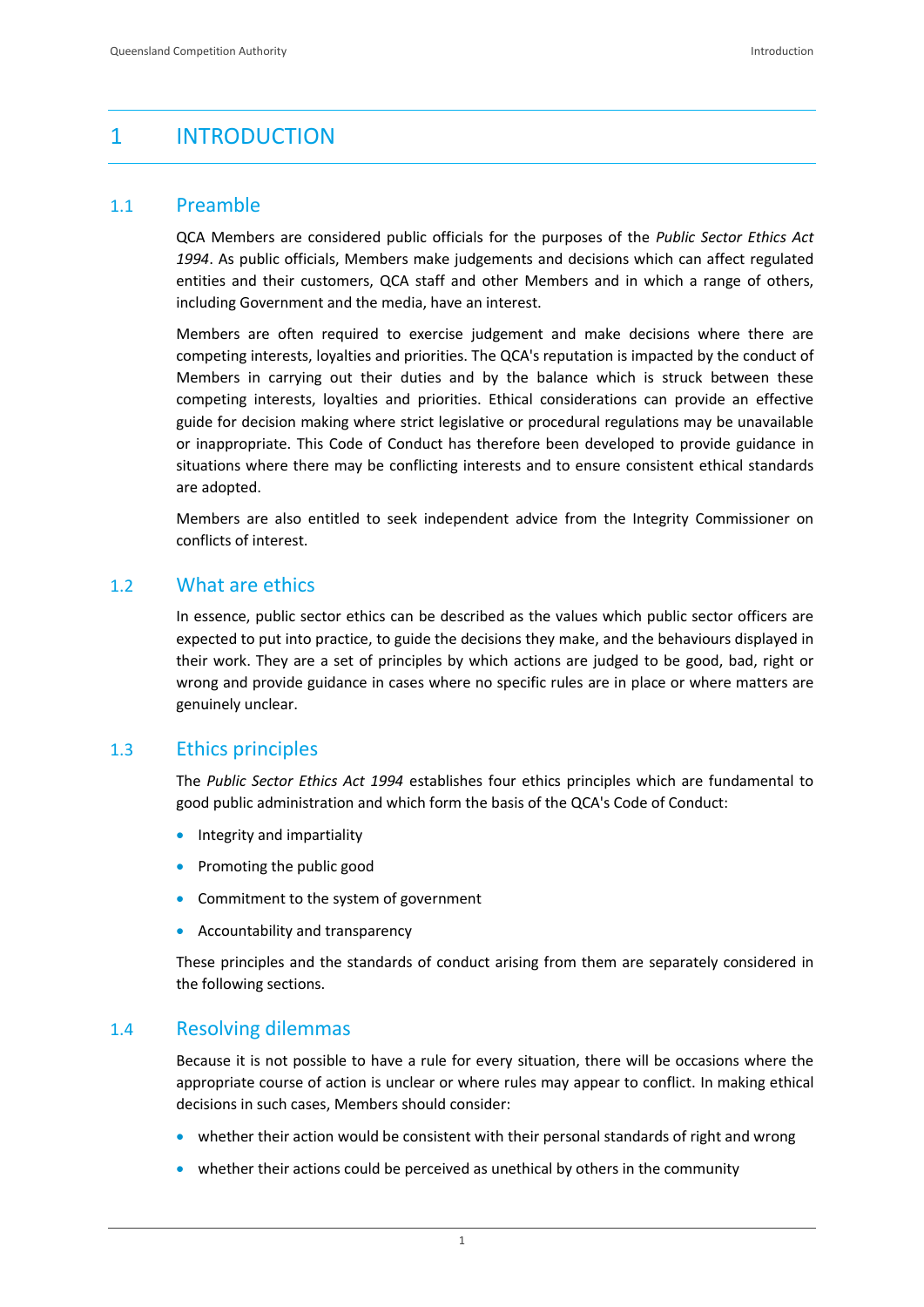- what obligations they may be placed under or what expectations may be raised by their actions
- what the consequences would be of everyone adopting similar ethical standards
- whether they would be happy to have their decision and action made public; and
- how their actions would be viewed with full hindsight.

The "media test" may also be a useful tool for resolving ethical dilemmas; if a decision and action were reported on the front page of a newspaper, could Members easily and confidently explain their actions?

#### <span id="page-5-0"></span>1.5 Integrity Commissioner

The Integrity Commissioner independently advises Queensland Government public officials on conflicts of interest. Members of the Queensland Competition Authority are entitled to seek his confidential advice on issues relating to conflict of interest.

If Members wish to make a request of the Integrity Commissioner, sufficient information should be provided in writing, to allow the Commissioner to decide whether there is a conflict of interest or not. Requests should be sent to:

The Integrity Commission PO Box 15290 City East Qld 4002

#### <span id="page-5-1"></span>1.6 Glossary of terms

A number of terms used in the Code of Conduct are explained below:

| Term                 | <b>Meaning</b>                                                                                                                                       |
|----------------------|------------------------------------------------------------------------------------------------------------------------------------------------------|
| Member               | a person appointed as a Member or Associate<br>Member of the Queensland Competition Authority                                                        |
| Improper use         | any use by an official which is not compatible with<br>the obligations of an official                                                                |
| Maladministration    | administrative action that is unlawful, arbitrary,<br>unjust, oppressive, unlawfully discriminatory or<br>taken for an improper purpose              |
| Official information | information in the possession or under the control of<br>the Authority and includes information to which the<br>Authority is entitled to have access |
| Public interest      | in the interest of the general public                                                                                                                |
| Public official      | an officer or employee of a public sector entity<br>whether or not that person is appointed on a full-<br>time, part-time, casual or temporary basis |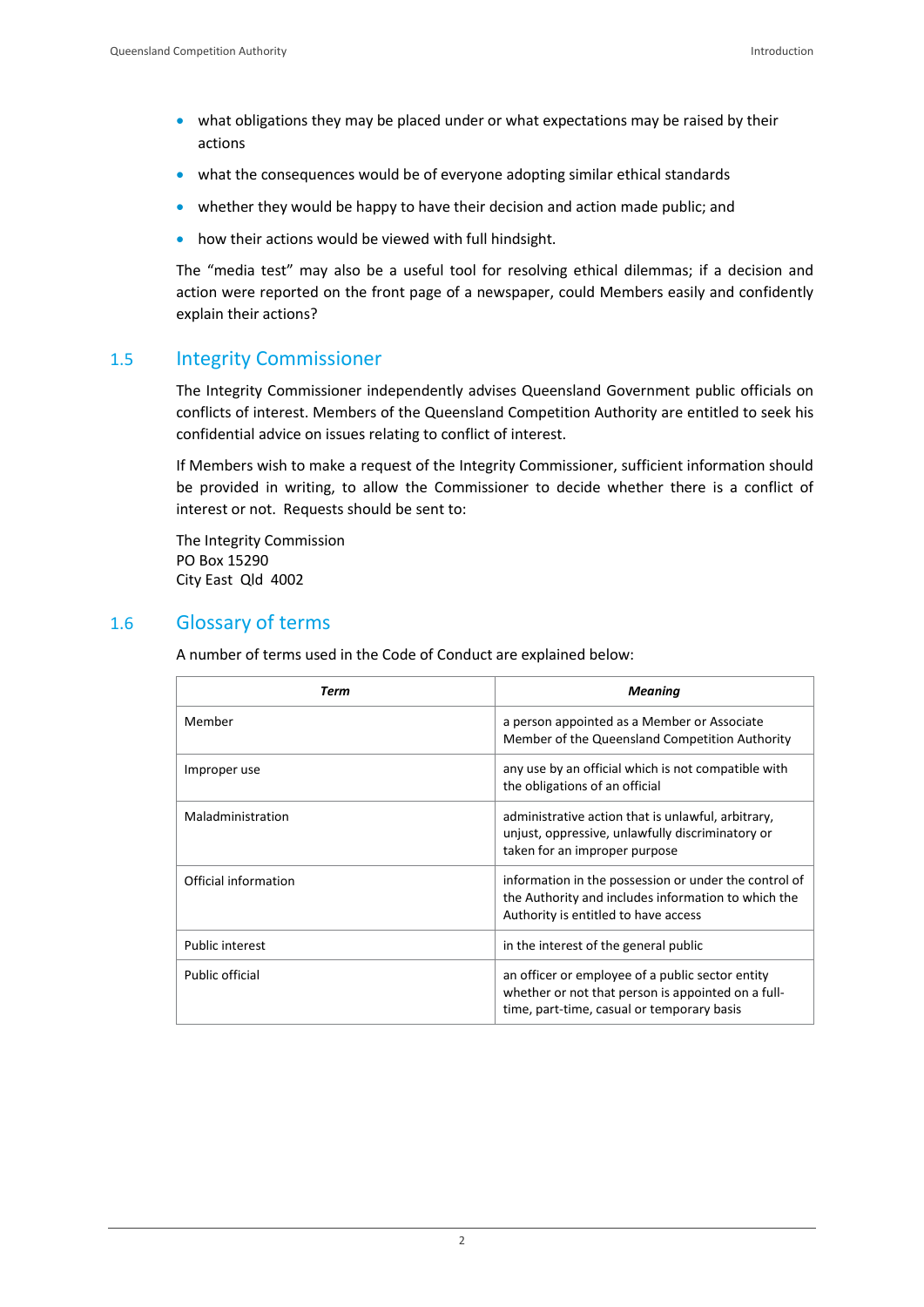# <span id="page-6-0"></span>2 INTEGRITY AND IMPARTIALITY

Members should seek to maintain and enhance public confidence in the integrity of the public sector and:

- are committed to the highest ethical standards
- accept and value their duty to provide advice and to make decisions which are objective, independent, apolitical and impartial
- show respect towards all persons, including employees, clients and the general public
- acknowledge the importance of the public interest and undertake that any conflict of interest will be resolved or appropriately managed; and
- are committed to honest, fair and respectful engagement with the community.

#### <span id="page-6-1"></span>2.1 Standards of conduct

Members are in a position of trust and must ensure that their actions, conduct and relationships do not raise questions about their willingness and ability to:

- commit to the highest ethical standards
- manage conflicts of interest
- contribute to public discussion in an appropriate manner; and
- manage participation in external organisations.

#### <span id="page-6-2"></span>2.2 Commit to the highest ethical standards

Members' conduct must meet the highest ethical standards when fulfilling their responsibilities. Members will:

- ensure any advice that is provided is objective, independent, apolitical and impartial
- $\bullet$  ensure that decision making is ethical
- engage with the community in a manner that is consultative, respectful and fair; and
- report suspected wrongdoing, including conduct not consistent with this Code.

#### <span id="page-6-3"></span>2.3 Manage conflicts of interest

A conflict of interest involves a conflict between a Member's duty to serve the public interest and the Member's personal interests. The conflict may arise from a range of factors including our personal relationships, our employment outside the QCA, our membership of special interest groups, or our ownership of shares, companies, or property.

Members may also experience conflicts of interest between public service ethics and professional codes of ethics (e.g. as lawyers) or with our personal beliefs or opinions.

Having a conflict of interest is not unusual and it is not wrongdoing in itself. However, failing to disclose and manage the conflict appropriately may be considered wrongdoing.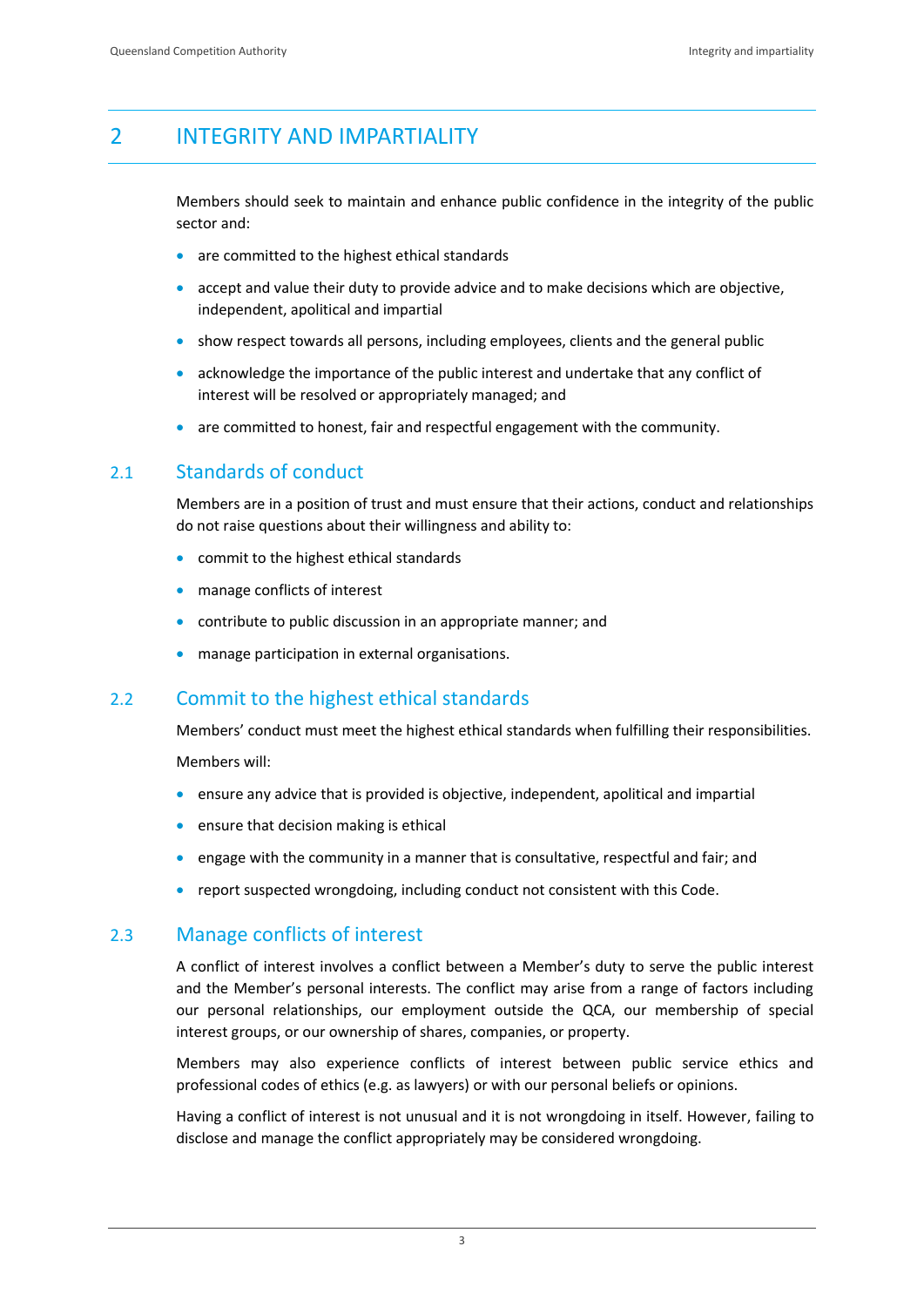Members should demonstrate their impartiality and integrity in fulfilling their responsibilities and as such will:

- always disclose a personal interest that could, now or in the future, be seen as influencing the performance of our duties. This will be done in accordance with this policy and its associated procedures;
- actively participate in developing and implementing resolution strategies for any conflict of interest; and
- ensure that any conflict of interest is resolved in the public interest.

#### Declaration and registration of personal interests

Being an QCA Member should not impinge upon the private activities of a Member. Therefore, generally speaking, personal behaviour that does not interfere with the performance of the Member's duties or does not adversely reflect upon the integrity or standing of the QCA, is of no concern to the QCA.

However, the QCA has a legitimate interest in the private activities of a Member where there is a possibility that the QCA may be brought into disrepute or the Member's performance of his or her duties may be adversely affected.

In determining whether a legitimate interest arises, regard should be given to the nature and circumstances of the activity, the responsibilities of the Member, the consequences of the activity on the ability of the Member to fulfil their responsibilities and the effects of the activity or its consequences on the QCA's relationships with all stakeholders.

Real and apparent conflicts of interest are to be avoided. A disclosure of potential conflicts of interest will be required by all Members on joining the QCA and kept updated by all Members during the term of their appointment. The Chair or the Integrity Commissioner (for matters referred) is responsible for determining the appropriate management response to disclosed conflicts of interest.

Access to information provided in relation to conflicts of interest is controlled by the Chief Executive Officer and is permitted for official purposes only.

#### Shares and related financial instruments

Members are required to not purchase or hold shares or related financial instruments in companies which are likely to be significantly impacted by the QCA's decisions (Banned Shares List). This obligation includes shares and financial instruments held by the Member, the Member's partner, dependent children and companies/trusts controlled by or which benefit the Member, the Member's partner or any dependent children.

A list of banned shares is provided to Members on the extranet and updated as necessary (at least annually).

Members should divest themselves of shares in companies on the banned shares list within 30 days of their appointment as a Member or the inclusion of a new company on the banned shares list. This includes shares acquired outside of their control, e.g. inherited.

If divestment is likely to cause a financial problem for the Member, the Chair may approve a staggered or delayed divestment, with other Members advised of the delayed divestment. Similarly, the Deputy Chair may approve a staggered or delayed divestment for the Chair. New Members will be advised of the Banned Share List as soon as practicable. Treasury has been advised of the Banned Share List so that they can advise potential Members.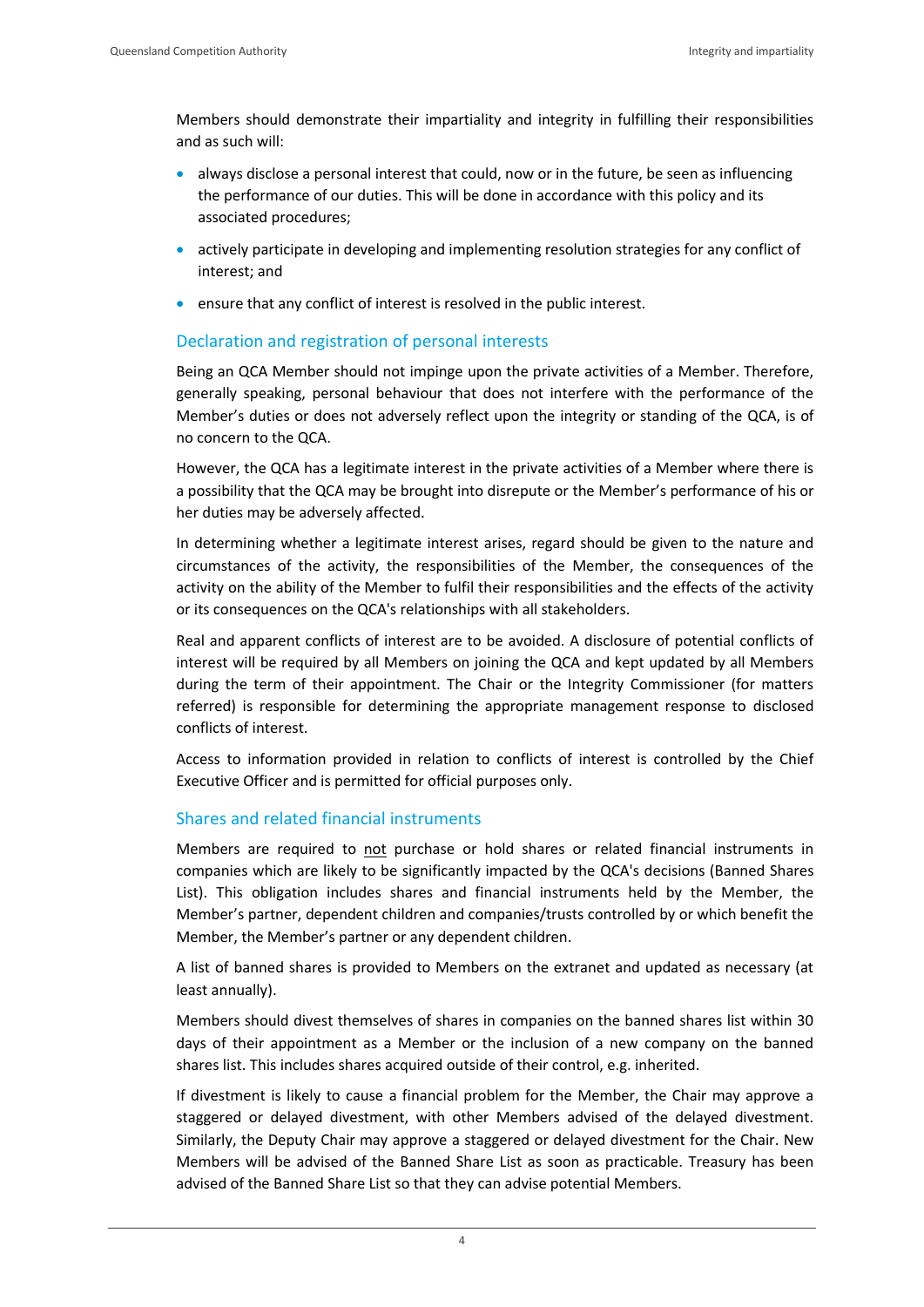Members need not disclose shares that are part of a publicly managed fund portfolio.

If there is any suspicion of insider trading, the relevant authorities, (e.g. ASIC, Integrity Commissioner, etc.) will be contacted.

#### Intellectual property

Where intellectual property or copyright is developed during, or as a result of membership of the QCA, the ownership of all material and rights to the material shall vest with the Queensland Competition Authority and Members transfer the rights and ownership of such intellectual property to the QCA for use at its discretion.

Members must obtain the prior permission of the Chair before entering into any arrangement regarding the publication or disclosure of any articles or materials which they have produced as part of their official duties.

#### Use of influence to secure advantage

Members are expected not to use the influence of any person to obtain improperly an appointment, promotion, advancement, transfer, or any other advantage, either personally or on behalf of another.

#### **Monitoring**

Annually, Members will be required to confirm in writing that they are aware of the QCA's conflict of interest policy and that they do not hold shares in organisations on the 'banned' list.

#### <span id="page-8-0"></span>2.4 Contribute to public discussion in an appropriate manner

Unless prior authorisation has been given by the Chair, Members will not comment to the media on government policy related to the QCA's areas of responsibility.

Like any other citizen, Members have the right to contribute to public discussions on community and social issues in their private capacity. In doing so, Members will:

- take reasonable steps to ensure that any comment a Member makes will be understood as representing their personal views, not those of the QCA
- maintain the confidentiality of information they have access to due to their roles, that is not publicly available; and
- be aware that personal comments about a public issue may compromise a Member's capacity to perform their duties in an independent, unbiased manner.

#### Public comment on QCA or government policy or administration

"Public comment" covers a wide range of activities which involve providing information about, or evaluative comment on, QCA or government policy or administration.

As stated above, Members have the same rights as any member of the community to enter into discussion of community and social issues in a private capacity. However, Members wishing to take part in public discussion of QCA or government policy or administration in a private capacity should recognise that they may be seen as speaking about the QCA or government from a privileged position. It is important to consider the content and circumstances of the comment in determining whether the statement is appropriate.

Generally speaking, depending on the content, a letter to the editor of a newspaper, an article for a professional journal or a speech to an interest group is regarded as public comment.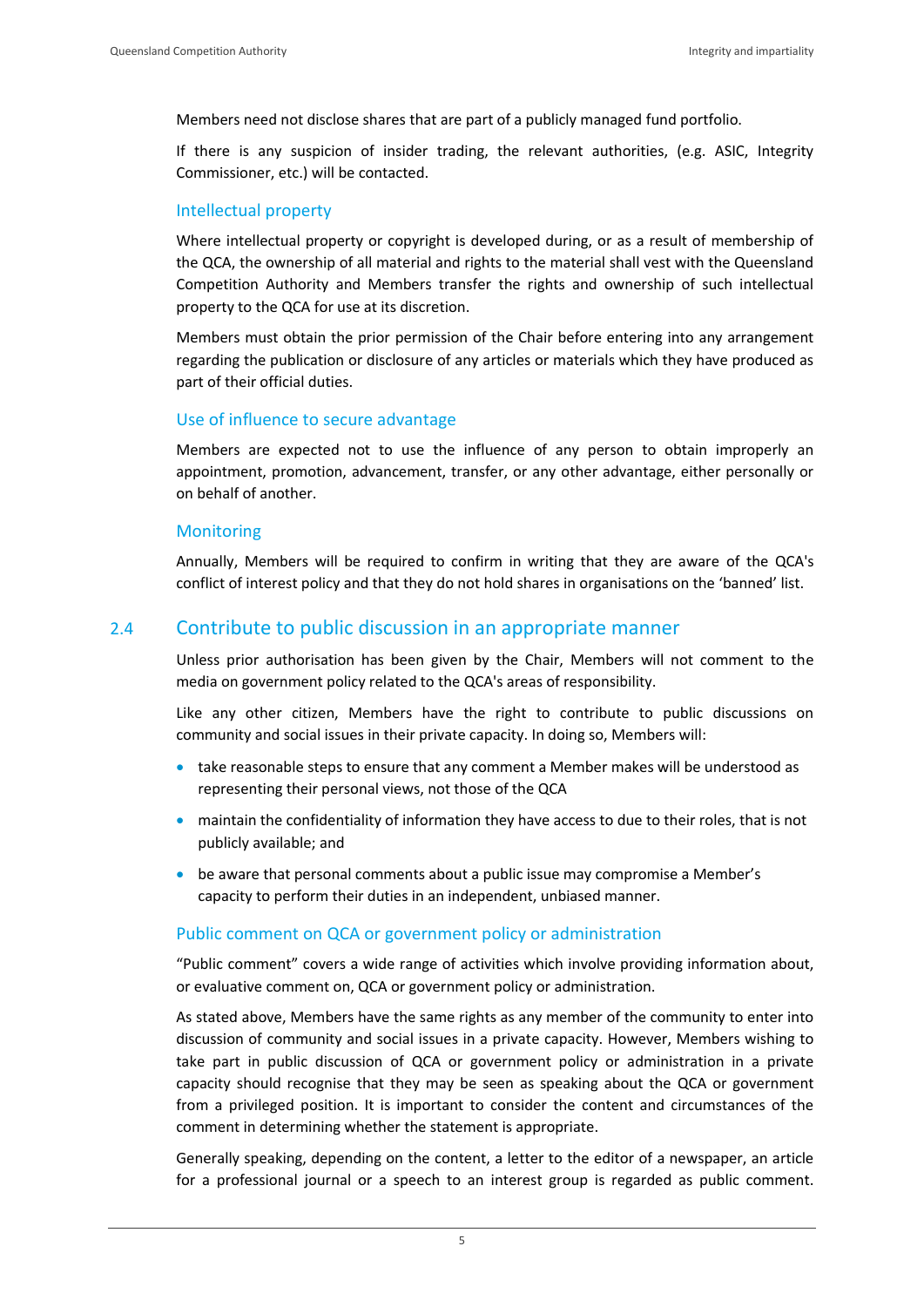Comment, including criticism, made in a purely private context is outside the scope of the Code of Conduct.

All media relations will be handled by the Chair or the Chief Executive Officer.

#### <span id="page-9-0"></span>2.5 Manage participation in external organisations

Members have the right to be active privately in a political party, professional organisation or trade union.

## <span id="page-9-1"></span>2.6 Demonstrate a high standard of workplace behaviour and personal conduct

Members have a responsibility to always conduct and present themselves in a professional manner, and demonstrate respect for all persons. Members will:

- treat other Members, QCA staff, stakeholders and members of the public with courtesy and respect, be appropriate in their relationships with them, and recognise that others have the right to hold views which may differ from theirs
- ensure their conduct reflects a commitment to a workplace that is inclusive and free from harassment
- ensure their fitness for duty, and the safety, health and welfare of themselves and others in the workplace; and
- comply with legislative and/or policy obligations to report employee criminal charges and convictions.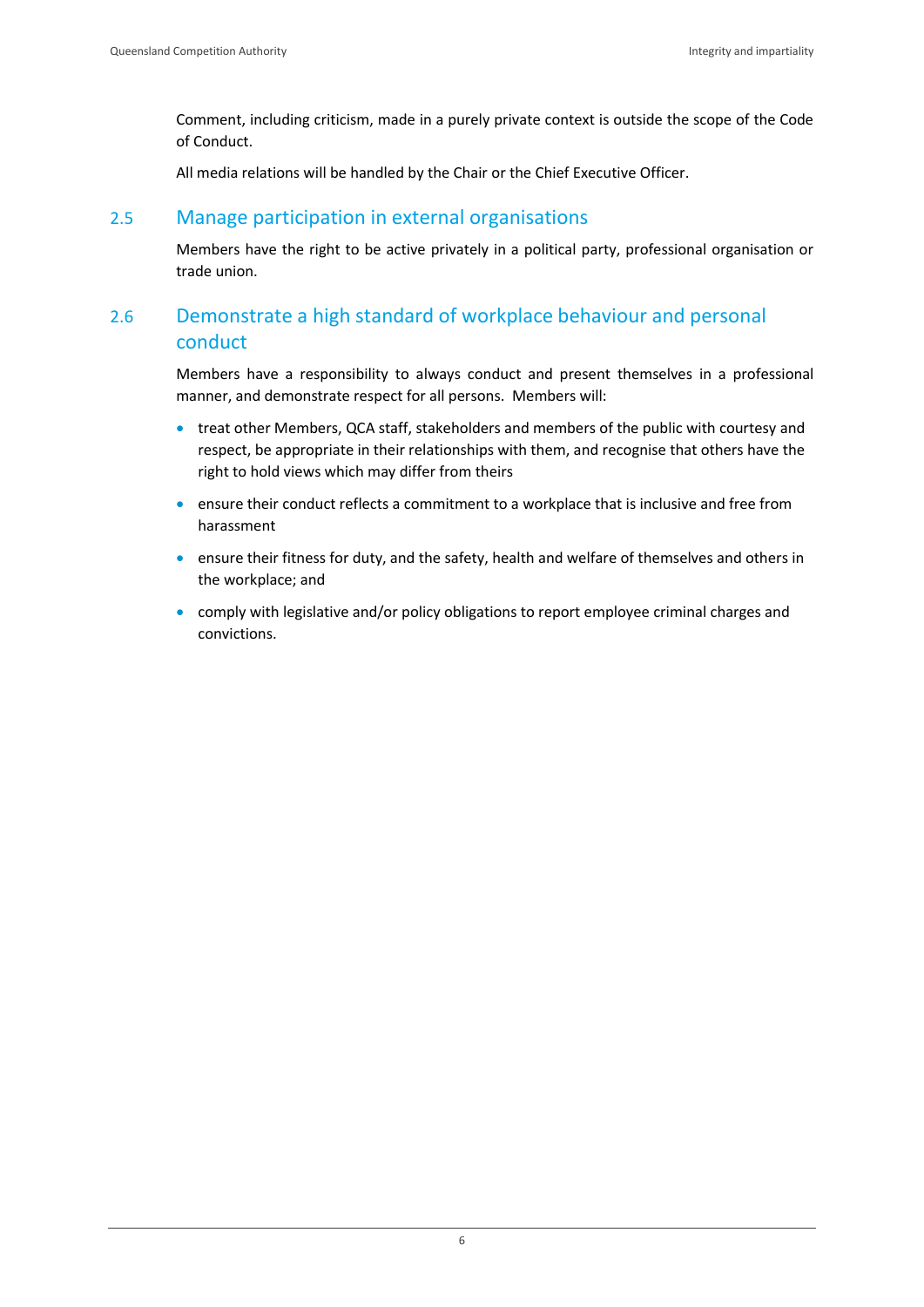# <span id="page-10-0"></span>3 PROMOTING THE PUBLIC GOOD

In recognition that the public sector is the mechanism through which the elected representatives deliver programs and services for the benefit of the people of Queensland, public service agencies, public sector entities and public officials:

- accept and value their duty to be responsive to both the requirements of government and to the public interest
- accept their duty to manage public resources effectively, efficiently and economically; and
- **•** seek to achieve excellence in service delivery.

#### <span id="page-10-1"></span>3.1 Standards of conduct

This standard assumes a system of responsible parliamentary government, the convention of Ministerial responsibility and the rule of the law. Members should:

- **•** commit to excellence in service delivery; and
- ensure appropriate community consultation.

#### <span id="page-10-2"></span>3.2 Commit to excellence in service delivery

The QCA is entrusted with public funds to develop and deliver services to stakeholders on behalf of government.

Members have a responsibility to:

- deliver services fairly, courteously, effectively, and ensure resources are used efficiently and economically
- assist all members of the community, particularly people with disabilities, those who speak languages other than English, and those who may find it difficult to access QCA services; and
- treat complaints seriously and respond to constructive feedback as an opportunity for improvement.

#### <span id="page-10-3"></span>3.3 Ensure appropriate community consultation

Community participation is crucial to the development of quality regulatory decision making.

Members have a responsibility, where appropriate and in accordance with their official duties, to:

- listen and respond to issues and concerns raised by stakeholders; and
- assist in raising community awareness about issues involving the QCA.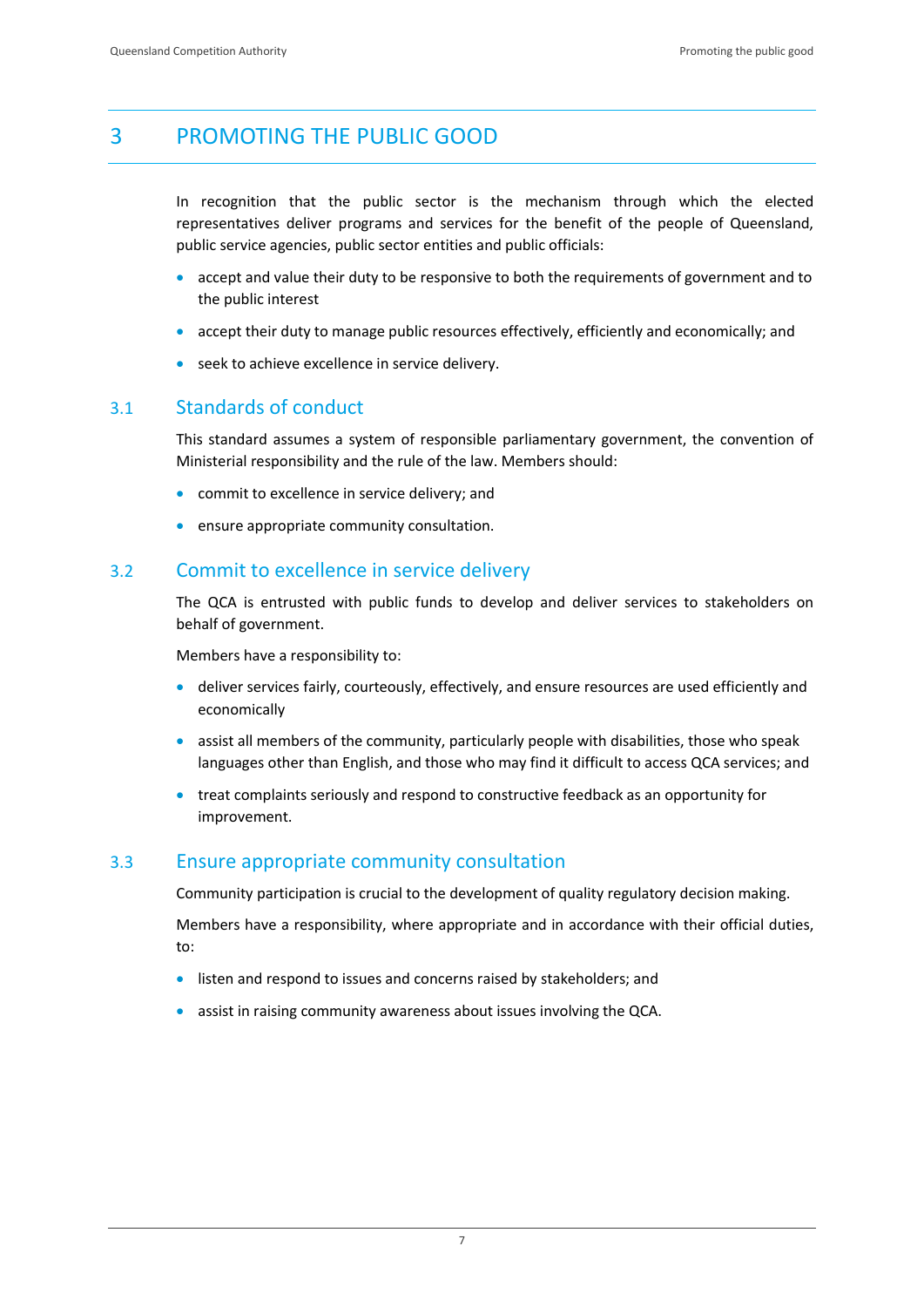# <span id="page-11-0"></span>4 COMMITMENT TO THE SYSTEM OF GOVERNMENT

In recognition that the public sector has a duty to uphold the system of government and the laws of the State, Commonwealth and local government, public service agencies, public sector entities and public officials:

- accept their duty to uphold the system of government and the laws of the State, the Commonwealth and local government
- are committed to effecting official public sector priorities, policies and decisions professionally and impartially; and
- accept their duty to operate within the framework of Ministerial responsibility to government, the Parliament and the community.

This does not limit the responsibility of a public service agency, public sector entity or public sector official to act independently of government if the independence of the agency, entity or official is required by legislation or government policy, or is a customary feature of the work of the agency, entity or official.

#### <span id="page-11-1"></span>4.1 Standards of conduct

This standard assumes a system of responsible parliamentary government and the convention of Ministerial responsibility. QCA Members are required to:

- commit to their roles as part of a broader public sector; and
- ensure proper communications with Members of Parliament.

#### <span id="page-11-2"></span>4.2 Commit to our roles as part of a broader public sector

Members will undertake their duties, and to give effect to the policies of the elected government, regardless of its political complexion.

QCA Members will:

- accept that the elected government has the right to determine policy and priorities;
- be responsive to the government of the day and implement decisions and policies professionally and impartially;
- comply with the laws of State, Australian and local governments;
- comply with all relevant awards, certified agreements, subsidiary agreements, directives, whole-of-government policies and standards; and
- adhere to the policies, organisational values and organisational documents of the QCA.

#### <span id="page-11-3"></span>4.3 Ensure proper communication with Members of Parliament

Members have the right to communicate directly with a Member of Parliament on any issue affecting us as a private citizen. In communicating with Members of Parliament as private citizens, Members will maintain the confidentiality of information that is not publicly available, and they have access to due to their role.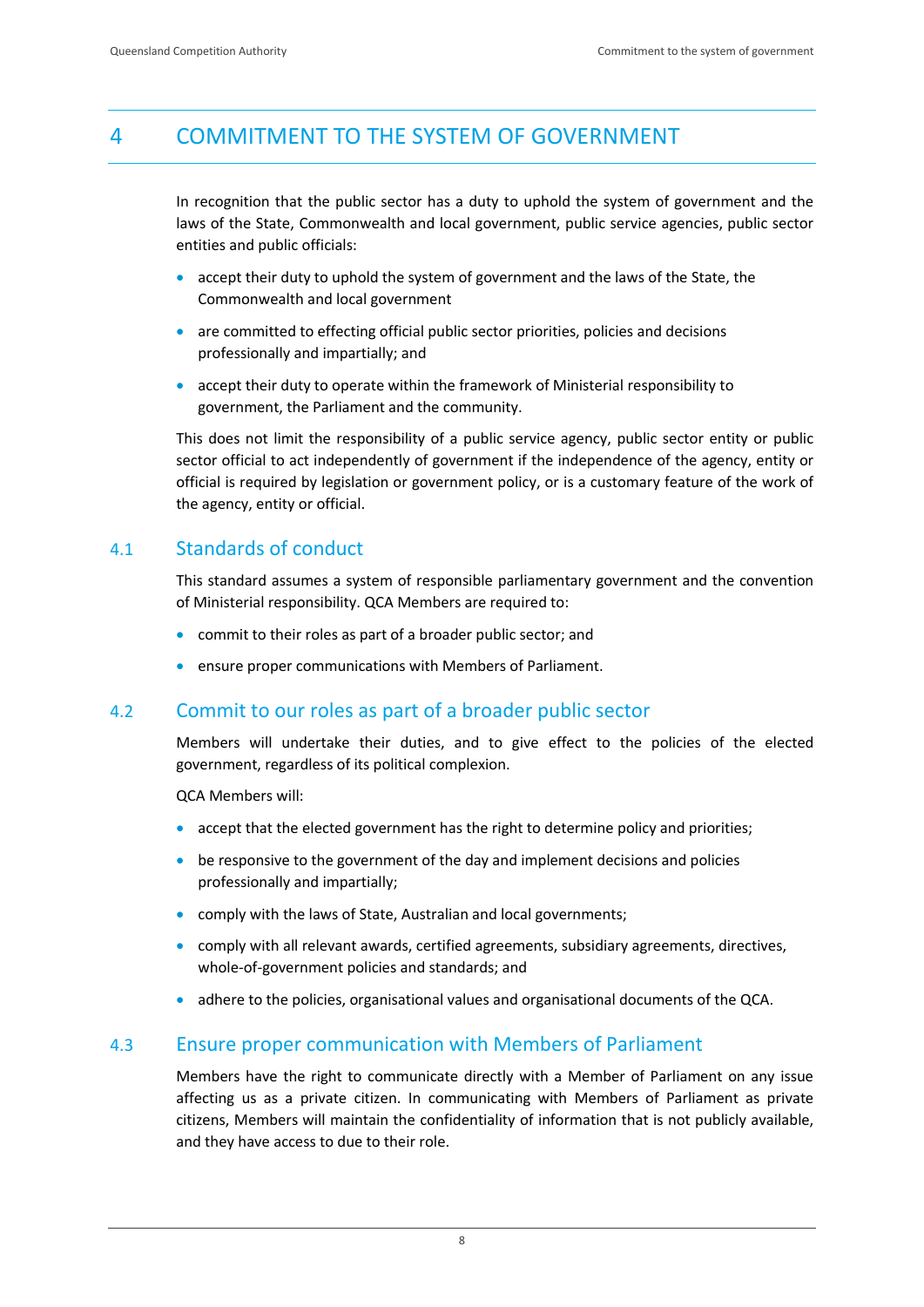# <span id="page-12-0"></span>5 ACCOUNTABILITY AND TRANSPARENCY

In recognition that public trust in public office requires high standards of public administration, public service agencies, public sector entities and public officials:

- are committed to exercising proper diligence, care and attention
- are committed to using public resources in an effective and accountable way
- are committed to managing information as openly as practicable within the legal framework
- seek to achieve high standards of public administration
- seek to innovate and continuously improve performance; and
- seek to operate within a framework of mutual obligation and shared responsibility with stakeholders.

#### <span id="page-12-1"></span>5.1 Standards of conduct

Members have a requirement to:

- **•** ensure diligence in public administration;
- **ensure transparency in their official business dealings;**
- ensure appropriate use of official resources, public property and facilities;
- ensure appropriate use and disclosure of official information; and
- commit to innovation and continuous performance improvement.

#### <span id="page-12-2"></span>5.2 Ensure diligence in public administration

We have an obligation to seek to achieve high standards of public administration and perform our duties to the best of our abilities.

Members will:

- apply due care in their work, and provide accurate and impartial advice to stakeholders whether members of the public, public service agencies, or any level of government or regulatory organisations
- treat all people equitably and consistently, and demonstrate the principles of procedural fairness and natural justice when making decisions
- exercise their lawful powers and authority with care and for the purpose for which these were granted; and
- comply with all reasonable and lawful direction, whether or not we personally agree with a given policy direction.

#### <span id="page-12-3"></span>5.3 Ensure transparency in business dealings

In order to ensure all government dealings with private industry are conducted with the highest level of integrity, QCA Members will ensure: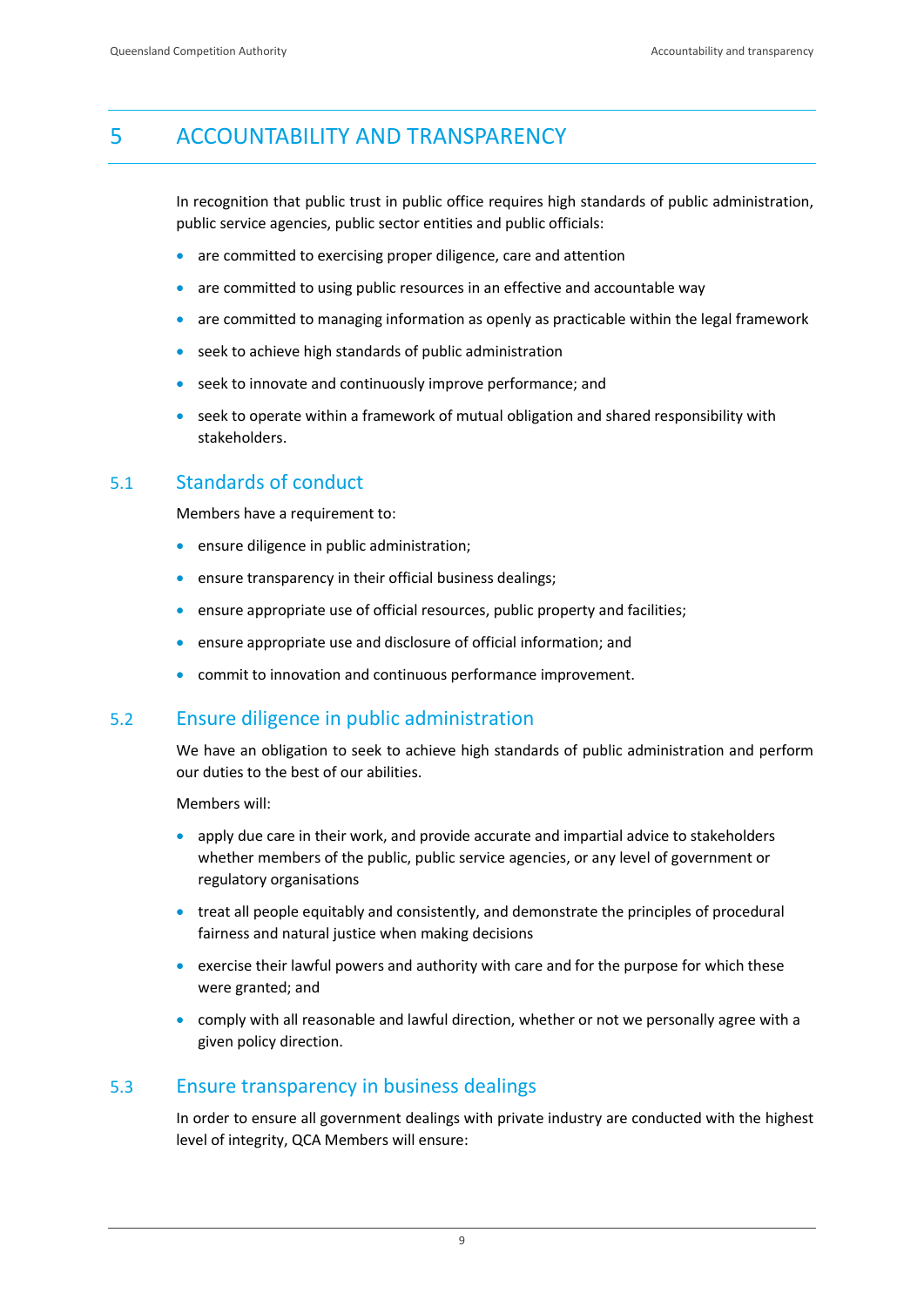- **•** business meetings with persons who were formerly Ministers, Parliamentary Secretaries or senior government representatives are not on matters those persons had official dealings with in their recent previous employment in accordance with government policy;
- any engagement with lobbyists is properly recorded; and
- manage gifts, benefits or hospitality in accordance with the QCA's policies.

#### Gifts or benefits

Members may accept gifts of hospitality provided the level of hospitality is in accordance with normal industry or cultural practice and standard and is not excessive and provided that the acceptance of it would not create an apparent conflict of interest.

Members may also accept other gifts but only in accordance with the QCA's policies as outlined in the Finance Manual.

### <span id="page-13-0"></span>5.4 Ensure appropriate use of official resources, public property and facilities

Members are accountable for all resources used in the course of their duties.

Members will:

- be economical, and avoid waste and extravagance in the use of QCA resources for proper purposes;
- use any QCA resource in accordance with official policies;
- purchase, manage and care for QCA resources in accordance with official policies; and
- responsibly utilise human assets such as corporate knowledge and intellectual property as public resources.

#### Public interest disclosures

Under the *Public Interest Disclosure Act 2010*, all Members have the right to disclose to a relevant authority knowledge of fraud, corrupt conduct, and maladministration by a public official.

#### <span id="page-13-1"></span>5.5 Ensure appropriate use and disclosure of official information

The public has a right to know the information that is created and used by the QCA on their behalf. This right is balanced by necessary protections for certain information, including personal information.

Information privacy legislation protects against the misuse of personal information and all Members have an obligation to ensure the lawful collection and handling of personal information.

In addition, Members will:

- treat official information with care and use it only for the purpose for which it was collected or authorised
- store official information securely, and limit access to those persons requiring it for legitimate purposes; and
- not use confidential or privileged information to further personal interests.